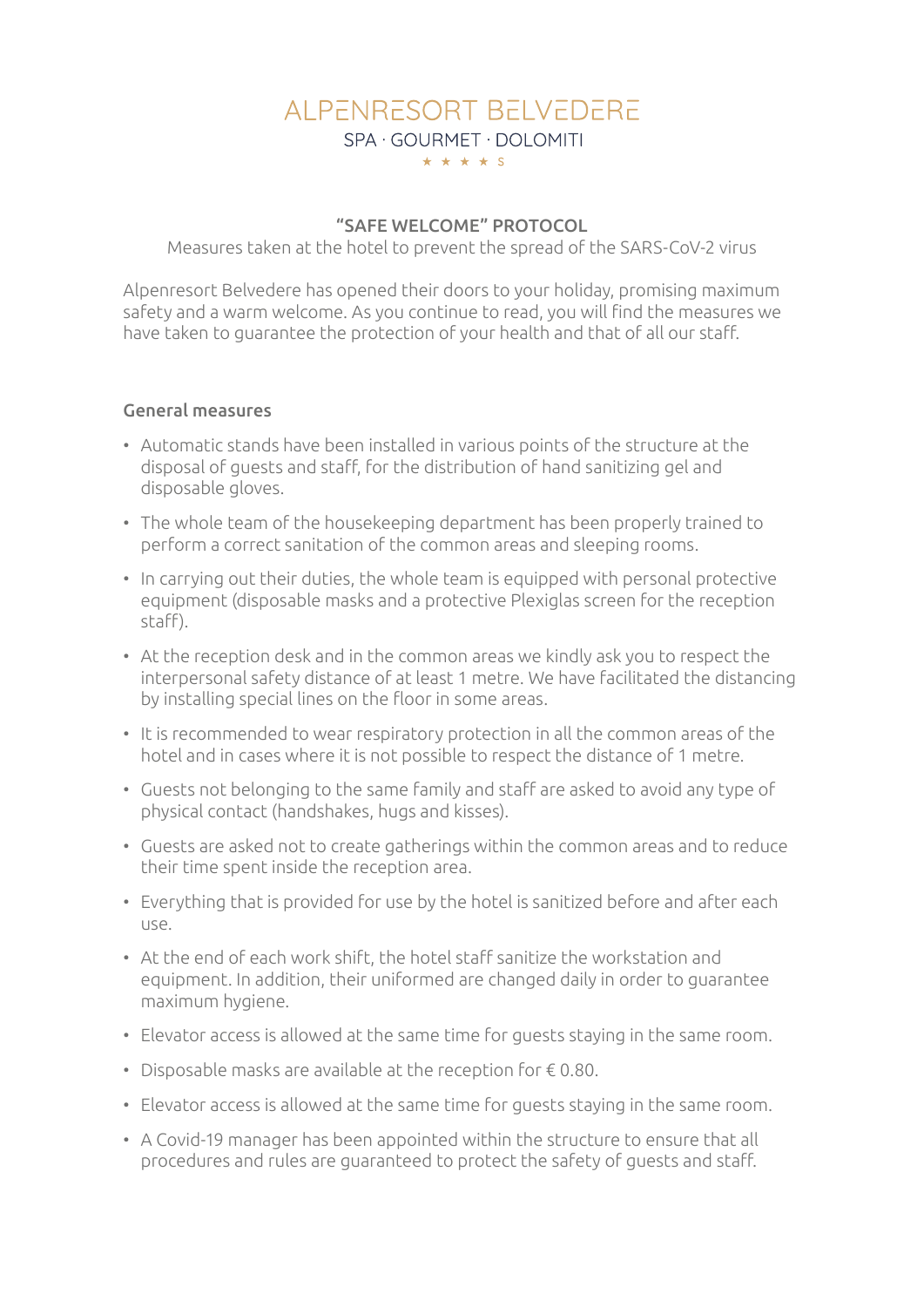# AI PENRESORT BEI VEDERE SPA · GOURMET · DOLOMITI \* \* \* \* \*

- To avoid creating waiting lines at the reception, we have adopted the following check-in system:
	- we request our guests to send all the information necessary for registration before arrival, together with a copy of the identity document that will be shown upon arrival;
	- we have automated payment systems and use sanitized electronic room keys ready for delivery to the guest;
	- we have virtual concierge information systems, so as to minimize the opportunities for contact with the reception staff.
- Upon check-in, guests are provided with a mini directory containing the most important information about the property.
- The entrance to the mini club is limited.

### Cleaning of rooms and common areas

- The daily sanitation of common areas and rooms is carried out by our highly qualified and trained cleaning staff.
- Cleaning and sanitization processes are carried out separately to ensure maximum hygiene.
- The cleaning staff is equipped with personal protective equipment.
- The cleaning trolley is kept in spaces that are not accessible to guests and staff outside the housekeeping staff.
- All rooms are aired out when the cleaning staff enter.
- If the guest finds cleaning staff inside their room, they must wait for the cleaning and sanitization process to be completed before entering.
- Any guest is entitled to request that their room is not cleaned during the duration of their stay.
- All surfaces are treated with appropriate sanitizing solutions. Particular attention is paid to critical points, such as handles, grab bars and push-button panels.
- The head of the housekeeping department guarantees that the cleaning and sanitizing processes of the rooms and common areas are carried out in a complete and professional manner.
- The air conditioning systems are sanitized according to the instructions provided by the manufacturer.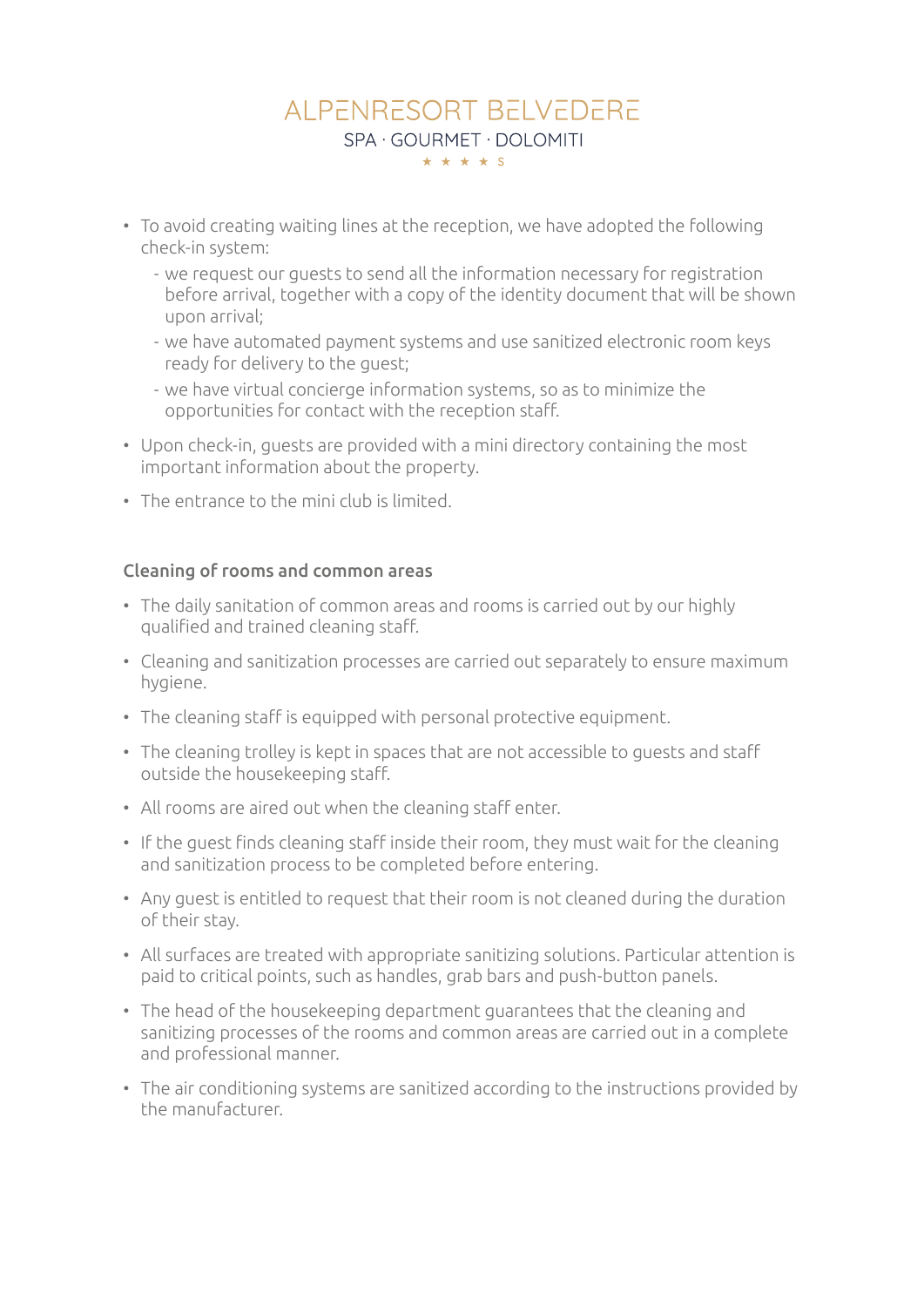# AI PENRESORT BEI VEDERE SPA · GOURMET · DOLOMITI \* \* \* \* \* S

### Serving of food and drink

- The dining room and kitchen staff have been trained on the safety standards to be respected, in order to guarantee service based on maximum safety.
- The tables in the hall are spaced at least 1 metre apart so that there is no contact between guests of the different rooms.
- Tablecloths are replaced at each change of guest and the table is sanitized after each service.
- Buffet available with mask. We kindly ask you to respect the distance of 1 metre.
- The menu available to guests is disposable or with QR Code and includes a selection of wines. The sommelier is available to recommend wines that do not appear on the list.
- The dining room staff change their work uniform every day.
- Room, tables, chairs and other surfaces subject to contact are sanitized daily.
- The dining room and kitchen staff are equipped with personal protective.

#### Wellness centre / Pool area

- Beauty treatments and massages are performed by appointment.
- All treatments are carried out respecting the rules of interpersonal protection. The staff is equipped with surgical masks and a protective Plexiglas screen is installed at the reception area.
- Inside the wellness centre and the swimming pool area there are hand disinfection stations available for guests.
- The swimming pools are usable. The pool is subjected to a sanitization and disinfection process, the filter is changed weekly and there is scheduled maintenance.
- The sauna world may be used with limited admission.